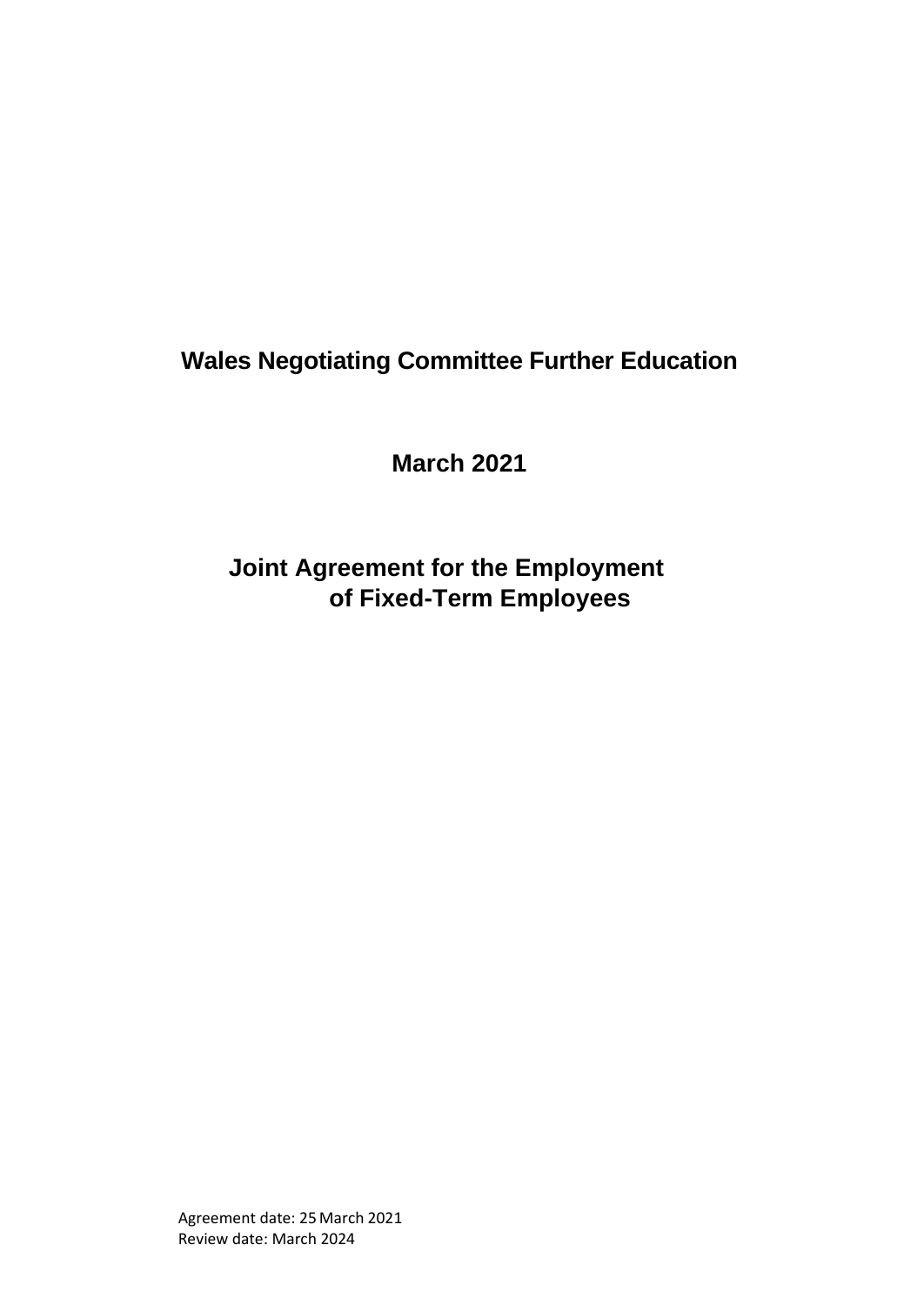#### **1. Context**

1.1. Colleges recognise the responsibilities placed on them by the Fixed Term Employees (prevention of Less Favourable Treatment) Regulations 2002.

1.2. Where fixed-term contracts are used, Colleges will ensure that staff are treated no less favourably than staff with permanent contracts and are informed of all vacancies.

1.3. Colleges will, where possible, avoid the successive use of fixed-term contracts. Individual fixed term contracts will be reviewed on completion of two years' service, or earlier if appropriate and consideration will be given to extending the contract on a permanent basis.

1.4. Fixed-term contracts will only be used where evidence can be provided of time-limited circumstances.

1.5. The reasons for the use of a fixed term contract will be communicated to staff in writing at the outset of the offer of employment.

1.6. Colleges will carry out an annual equality data monitoring exercise which includes the use of fixed term contracts. This will be shared with the recognised unions.

## **1. Status**

2.1. This agreement has been jointly agreed between the trade unions and employers in the Wales Negotiating Committee Further Education.

2.2. This agreement is for use by individual Colleges in order to develop policy and procedure for the use of fixed term contracts. In determining local policy, normal consultation arrangements should apply with recognised trade unions in accordance with the terms set out in this collective agreement.

2.3. This agreement was impact assessed at a national level to assist Colleges in meeting the requirements of Equality legislation and the Welsh Language Act. The Equality Impact

Assessment is detailed in Appendix 1. It is for each College to undertake their own equality impact assessment at local level.

## **2. Scope**

3.1. This agreement applies to all staff employed on fixed term contracts.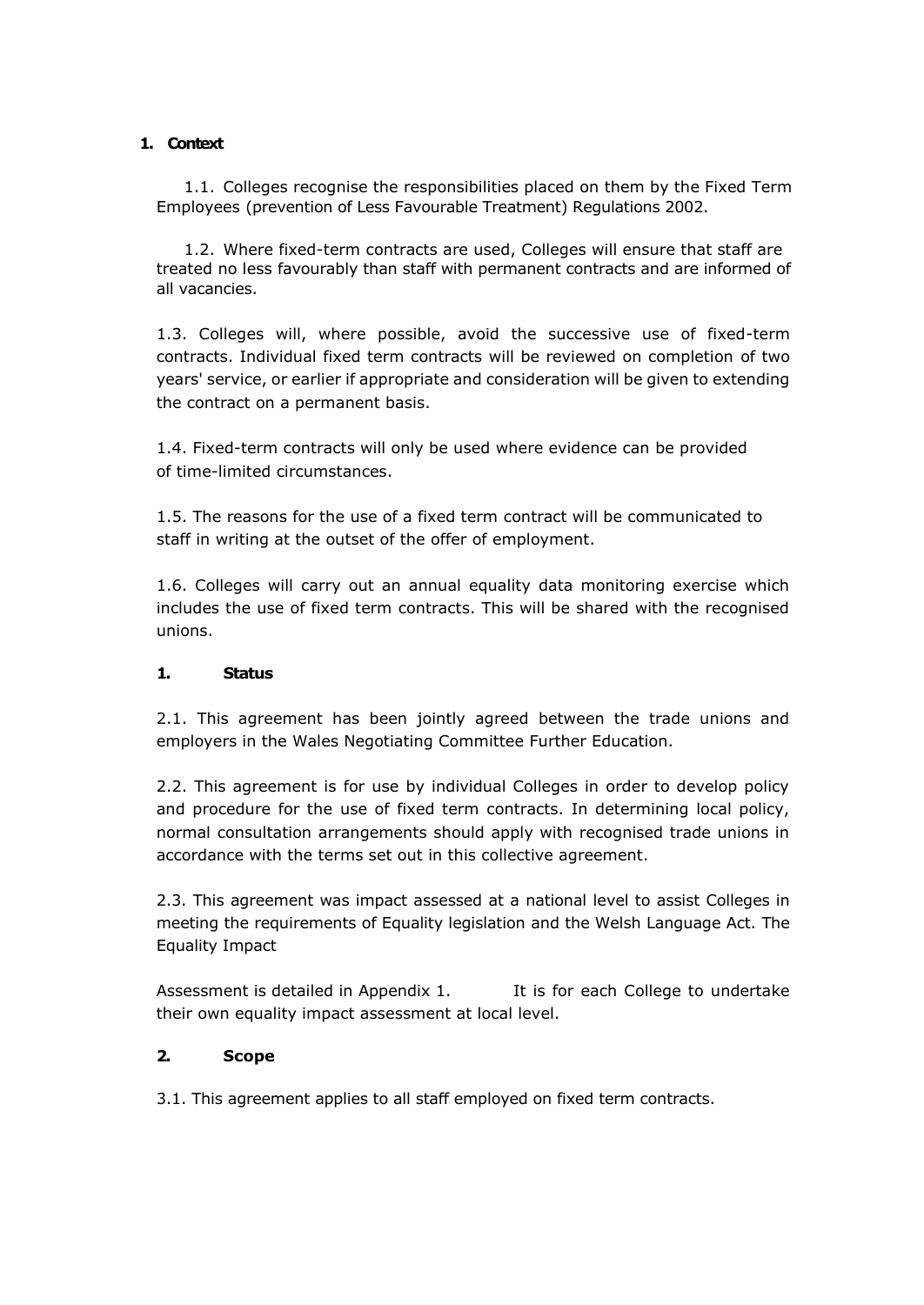3.2. Colleges are committed to maximising opportunities to provide continuity of employment for all staff and to use fixed-term contracts responsibly and justifiably.

# **3. Policy requirements**

- 4.1. The aim of this agreement is to enable Colleges to develop policy in order to
	- set out and limit where possible the use of fixed-term contracts
	- provide for the transfer of fixed-term staff to permanent contracts where possible and specify the circumstances in which fixed-term contracts may be used
	- specify how fixed-term contracts will be managed
	- specify the action required at the termination of a fixed-term contract

# 5. **Procedural requirements**

# 5.1. **The circumstances in which fixed-term contracts may be considered**

- 5.1.1 Every case needs to be looked at individually. Examples of circumstances where the use of fixed term contracts may be appropriate are given below (this list is not exhaustive):
	- i. The post is a clearly defined training or career development position;
	- ii. The post is a secondment;
	- iii. The post requires specialist skills for a limited period or is to accomplish a particular task or project for a limited period;
	- iv. The appointment is to provide cover for a member of the College's staff who is absent for a limited period (for example on maternity leave, sickness absence, career break, secondment or sabbatical leave);
	- v. The post is externally funded for a fixed period.
- 5.1.2 Notwithstanding the examples given above, in all cases the concept of objective reasons should refer to precise and concrete circumstances characterising a given activity which are capable in that particular context of justifying the use of fixedterm contracts.
- 5.1.3 The guidance on objective justification above will be reviewed in light of developing case law.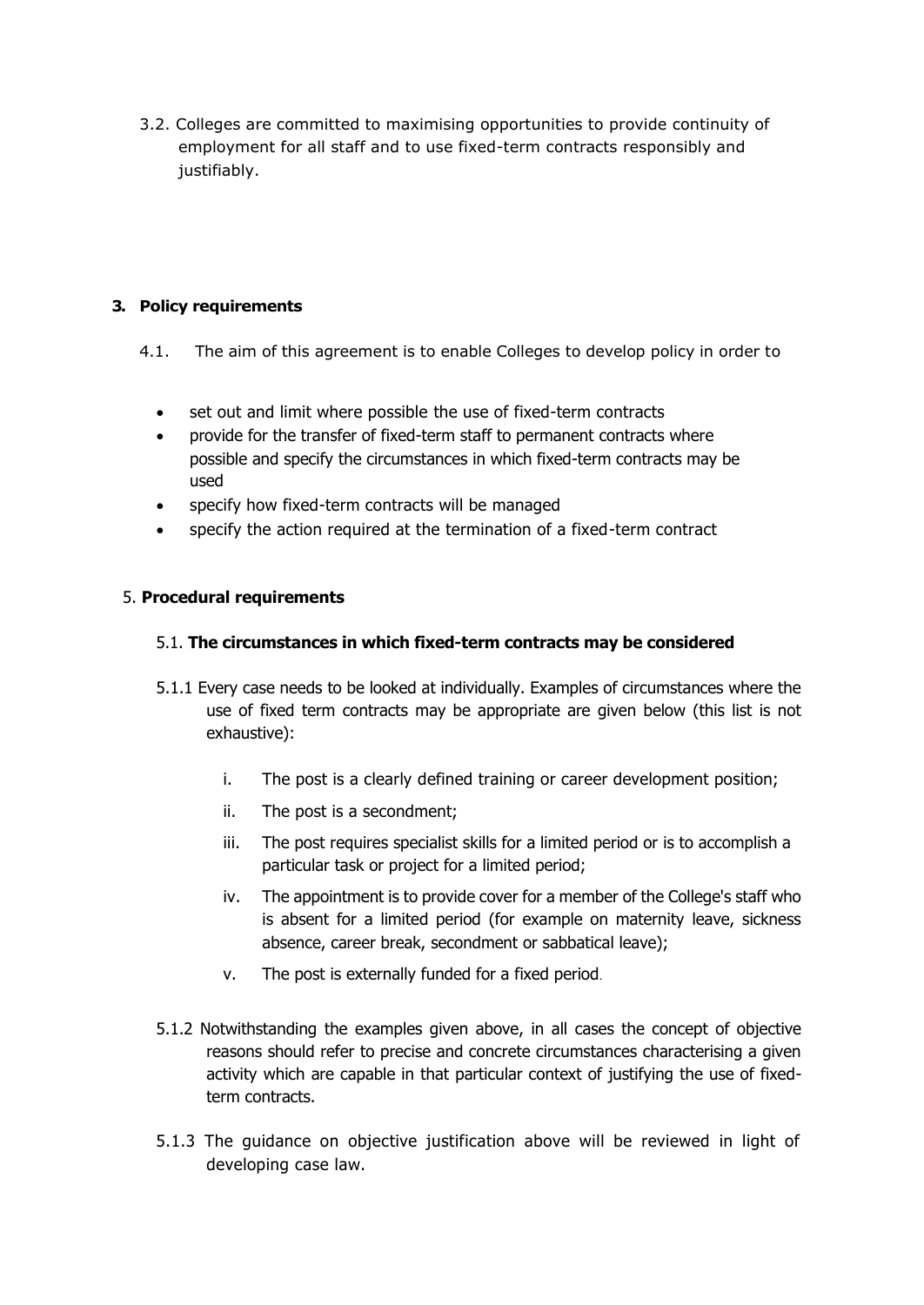# 5.2. **Limiting the use of fixed-term contracts**

- 5.2.1 Colleges are committed to limiting the use of fixed-term contracts except where the conditions in section 5.1 apply. Colleges will ensure their policy for the use of fixed term contracts is brought to the attention of all managers and staff and is well publicised. It also commits to ensuring that all managers receive appropriate training on the implementation of this policy.
- 5.2.2 Fixed-term contracts will only be used when there are transparent and objective reasons and where there is a genuine fixed-term need. This test for whether there is a genuine fixed-term need should be applied in each and every case.
- 5.2.3 Overall responsibility for the management of fixed-term contracts should lie with the human resources department or the senior manager responsible for HR matters. Decisions on the use of fixed-term contracts should not be made solely by heads of departments or line managers but must be referred to the human resources department to ensure that they are in line with College policy and in accordance with the fixed-term employee regulations.
- 5.2.4 Colleges will also take steps to monitor the implementation of the policy centrally and will take appropriate action where it appears that the policy is not being followed within departments.

## 5.3 **Transfer of staff to permanent contracts**

- 5.3.1 Colleges will review fixed term contracts on completion of three years' service, or earlier if appropriate and consideration will be given to extending the contract on a permanent basis
- 5.3.2 Employees will be issued with a permanent contract on completion of two consecutive years' service at the latest unless there is an objective justification for not doing so.
- 5.3.3 Where there is an objective justification a written record will be made of the reasons for the decision, and the staff member will be informed in writing of the specific reasons and objective justification for that decision.

## 5.4 **Management of fixed-term contracts**

- 5.4.1 Where staff are placed on a fixed-term contract in accordance with section 5.1 they shall be treated no less favourably than comparable staff on permanent contracts.
- 5.4.2 In particular, fixed-term staff will: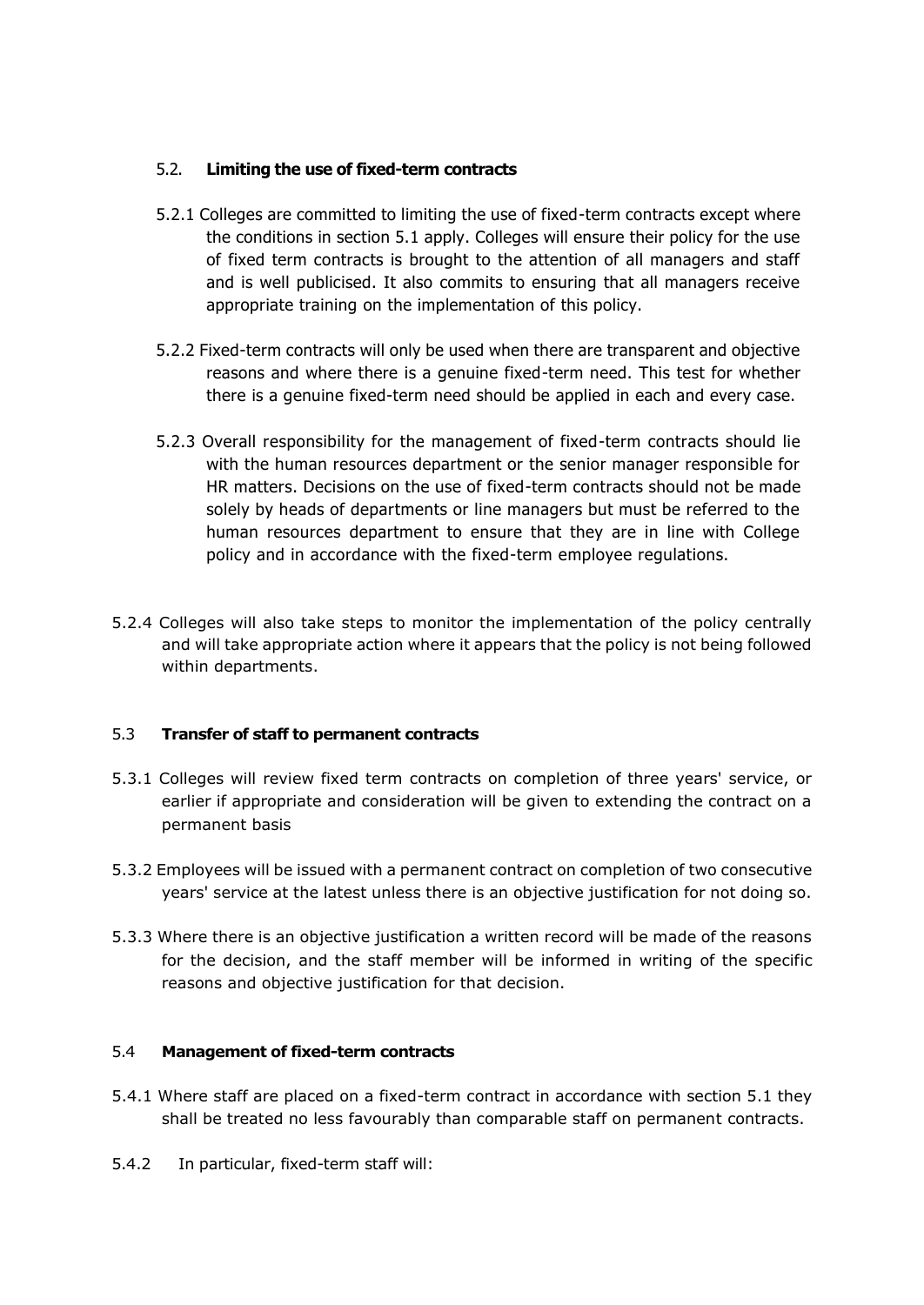- i. have equivalent terms and conditions of employment to colleagues on comparable permanent contracts including pay, absence provisions, pensions;
- ii. be provided with a suitable working environment;
- iii. have the same opportunity as other staff to access services to develop their career such as staff development, training, appraisal and careers advice
- iv. be provided with information on, and the opportunity to apply for positions in the College.
- v. be able to access College facilities such as libraries and intranet services
- vi. have the right to participate in College governance and committees;
- vii. have their contracts reviewed annually to consider whether the continued use of their fixed-term contract remains justifiable on objective grounds

#### 5.5 **Ending of a fixed-term contract**

- 5.5.1 Colleges recognise that the ending of a fixed-term contract is a dismissal in law.
- 5.5.2 On completion of 2 years' continuous service the ending of a fixed-term contract will constitute a redundancy.
- 5.5.3 The termination of a fixed term contract must not be used for the sole purpose of preventing the accrual of employment and/or contractual rights.
- 5.5.4 Colleges will use its best endeavors to avoid compulsory redundancies of both permanent and fixed-term staff.
- 5.5.5 Sufficiently in advance of the expiry of a fixed-term contract to enable meaningful consultation to take place Colleges should:
	- consider all alternative options e.g. alternative funding arrangements, renewal, retraining and redeployment;
	- consult with the post holder on the reason for non-renewal and the alternative options. A written invitation to a consultation meeting should be sent to the post holder. The letter shall confirm that the post holder may be accompanied by a trade union representative at the consultation meeting and at any further discussions about his/her post.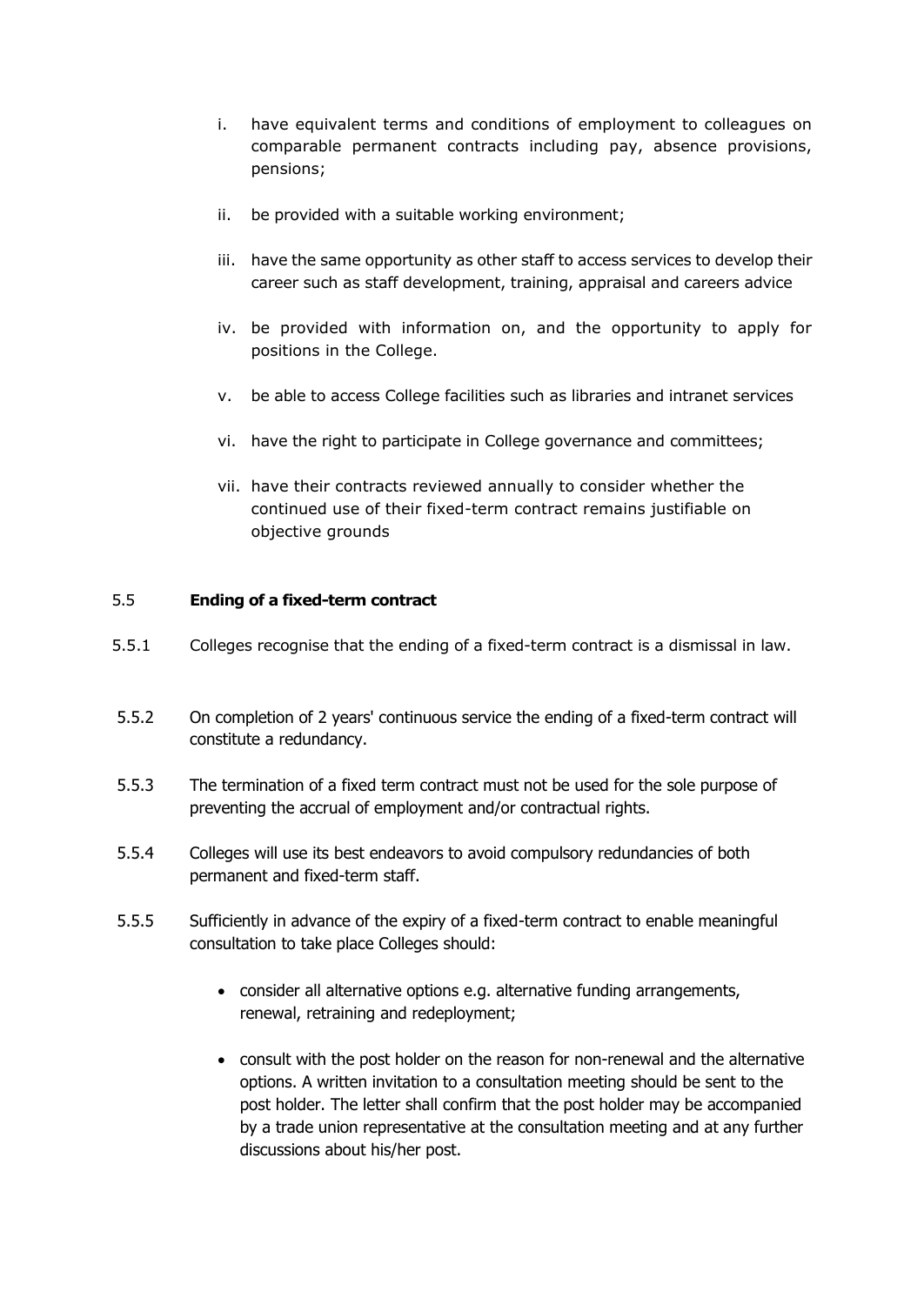- 5.5.6 At the same time, it is good practice to consult with individuals together with trade union representation about any potential redundancies.
- 5.5.7 As part of that process Colleges will ensure that any suitable alternative employment opportunities are brought to the attention of the member of staff. This will include considering any posts for which training may be required. The redeployment process is about matching transferable skills not necessarily seeking an exact job match.
- 5.5.8 Where the redeployment process has been unsuccessful following a trial period, which may be extended with agreement, the redundancy procedure should be applied.
- 5.5.9 A post holder will be given the right to appeal any decision not to renew his/her contract in accordance with the redundancy procedure.

## 5.6 **When a fixed term post becomes permanent**

There may be occasions whereby a fixed term post becomes permanent during, or on expiry of a fixed term period. Colleges should agree procedures locally with trade unions to determine whether the fixed term post holder has automatic right to be considered for the permanent post.

#### 6 **Monitoring and review**

This agreement will be monitored and reviewed every three years by the Wales Negotiating Committee Further Education. Next review date February 2018.